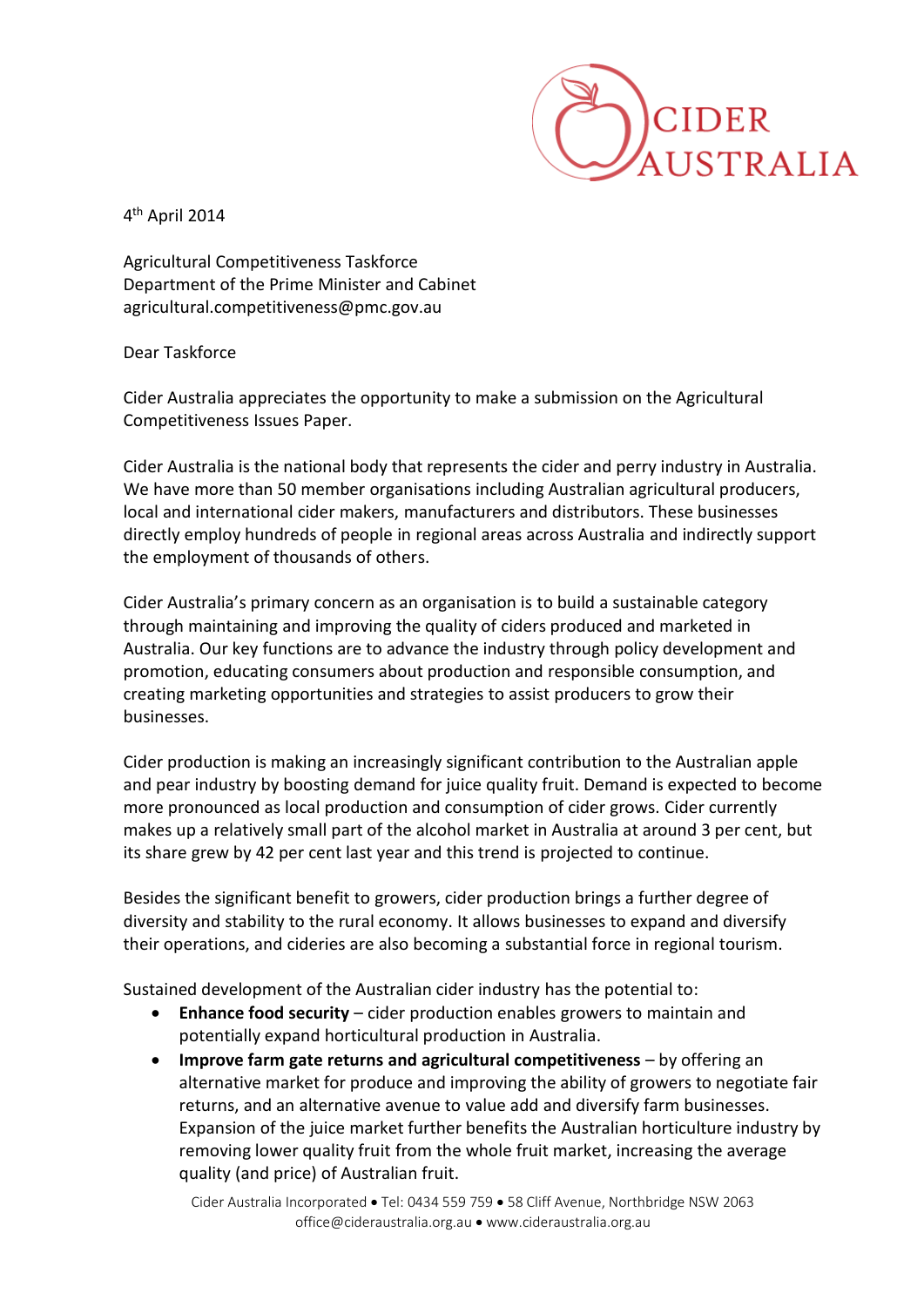**Contribute to regional communities** – cider production is an important stabiliser for growers by providing an alternative market for fruit, it offers new sources of employment (including for workers displaced from declining sectors) and is increasingly a drawcard for tourists.

The extent to which the cider industry can continue to contribute to improved agricultural competitiveness is heavily dependent on two issues – the integrity of labelling laws in Australia, and how cider is taxed.

## Labelling

Integrity in labelling is crucial for the long term development of the Australian cider industry. To sustain growth and provide for a maturing market, consumers must be able to identify what they are buying, and producers must be able to differentiate their product. Current labelling laws do not achieve these objectives.

There are two different **definitions** for cider (and perry) in Commonwealth legislation. Labelling rules are governed by the definition in the Australia New Zealand Food Standards Code. Standard 2.7.3 permits cider to contain fruit juice and fruit juice products, vegetable juice and vegetable juice products, sugars, honey, spices, alcohol and water. In contrast, tax legislation defines cider as products made through the full or partial fermentation of apple and/or pear juice, with no added flavourings or colourings. Thus, many products defined as cider under tax law are not similarly defined under food standards, and vice versa.

Given the two quite different definitions, cider producers face a complicated and confusing task in complying with the law, consumers are unable to make informed choices about what they are purchasing, and the incentives to produce and market quality cider are reduced.

Strengthened **country of origin** labelling would benefit Australian producers and consumers of cider. Current laws do not allow a consumer to identify the origin of the key ingredient, the apple and/or pear juice. There has been a high level of media coverage about the use of imported concentrate in cider which indicates there is a group of consumers that would choose to purchase cider made from Australian juice if properly informed.

Given the strong projected growth in Australian cider consumption over the next few years, there is a substantial opportunity to expand the market for Australian fruit juice which would stimulate regional job creation. Introducing transparent country of origin labelling laws would place pressure on the major Australian producers to use Australian juice, encourage the producers that already use Australian juice to continue to do so, and give consumers greater confidence that the claims on labels are accurate.

To put into context the potential benefits of using more local juice in cider production, total annual apple production in Australia is currently around 300,000 tonnes, placing us as 33rd largest producer. In comparison, the largest producer is China at almost 36 million tonnes per year, and the second largest is the US at 4.2 million tonnes per year. Australian cider sales are around 120 million litres per year, requiring the equivalent of 160,000 tonnes of fruit. Cider Australia understands that a significant proportion of the cider produced in Australia is derived from imported concentrate, though is unaware of the exact proportion.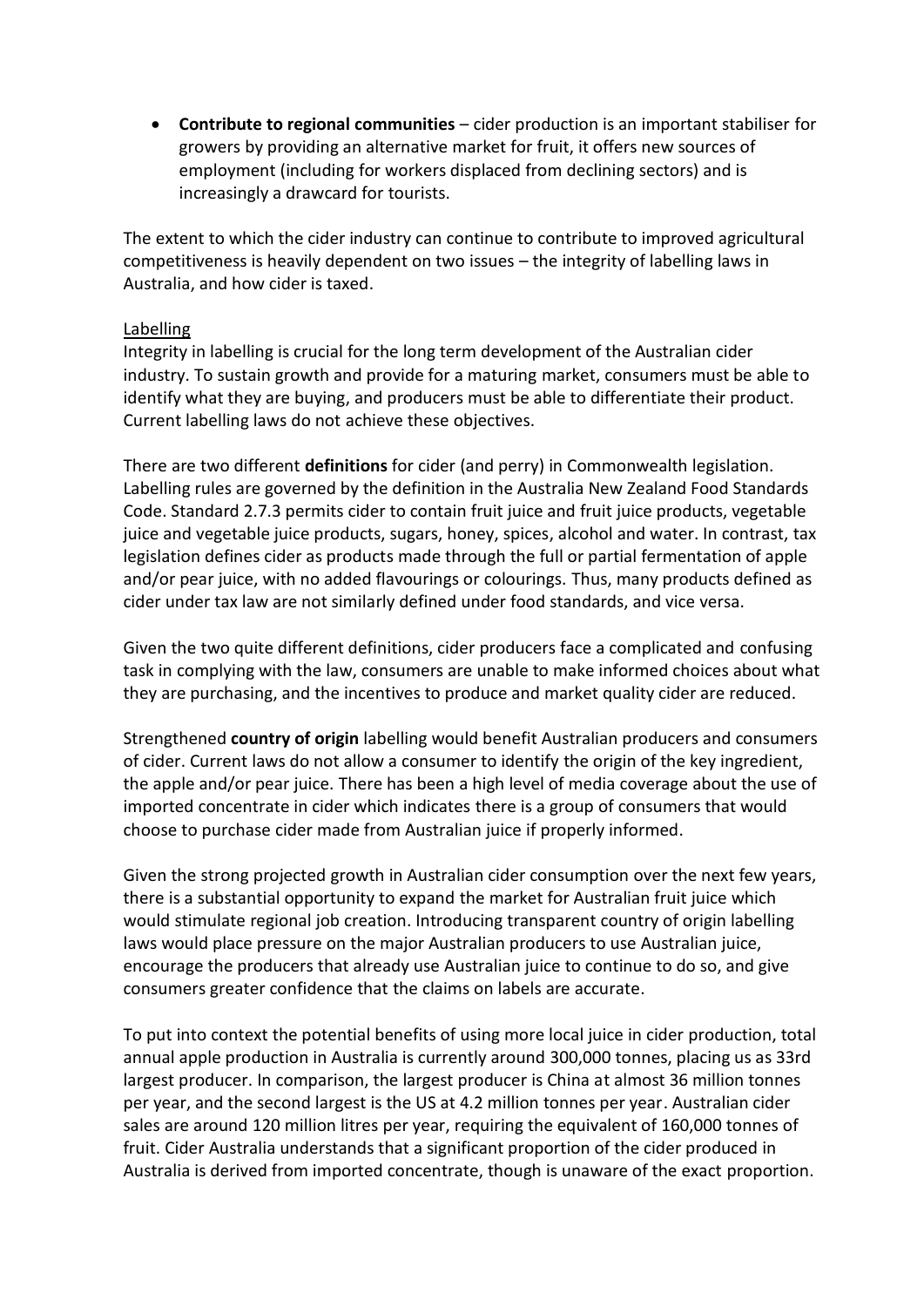If it is assumed that 20 per cent (or 24 million litres) of the cider currently sold in Australia is made from locally grown fruit, and clearer country of origin labelling resulted in the use of Australian fruit doubling to 48 million litres, then cider producers would require an additional 30,000 tonnes of fruit per year. This potential demand represents approximately 10 per cent of current apple production in Australia, and if realised would have huge flow on benefits for regional apple producing communities around Australia.

Another key weakness in our labelling laws is that there is no **minimum juice content** requirement for cider produced and sold in Australia, which is inconsistent with the situation in other key cider producing countries such as the UK (where cider must contain at least 35% juice) and the US (where cider must contain at least 50% juice). Cider Australia supports the introduction of a minimum juice content requirement for cider to provide a measurable benchmark for producers and consumers, and proposes this be 35% to align with the approach in the UK.

Inadequate labelling laws will increasingly hamper competition, diversification and investment in the cider sector as the industry grows and matures. Cider Australia's position – consistent with the approach in many key cider producing countries and what we believe are the expectations of consumers – is that the Commonwealth should adopt a single definition of cider that is closest to the tax definition, along with strengthened country of origin labelling requirements and a minimum juice content.

Cider Australia is committed to work with Government to ensure labelling requirements evolve to support consumer choice, as has occurred in the wine industry.

The cider industry is exploring voluntary industry initiatives to better inform consumers about the product, such as adoption of Apple and Pear Australia Limited's *"Made with Aussie Apples"* logo to signify the use of 100% Australian juice. However, reform of the regulatory framework is a necessary complement to industry initiatives to enable consumers to make an informed choice.

## Cider taxation

Maintenance of a fair and well-targeted taxation regime is fundamental to the Australian cider industry. Cider is a fruit wine and, like wine made from grapes, is produced by fermenting juice. Most 'traditional' ciders in Australia – those made with apples and/or pears and with no flavours or anything that adds colour – are taxed on a similar basis to wine under the Wine Equalisation Tax (WET). A rebate scheme for producers applies to a portion of the tax paid. Any 'cider' that does not meet this definition is taxed under the excise regime along with beer, spirits and ready-to-drink beverages.

Cider Australia supports the current approach and considers that cider produced in Australia should continue to be taxed in a similar manner to Australian wine given cider production is most closely aligned to that of wine. Cider Australia's position on the taxation of cider mirrors that of the Winemakers' Federation of Australia with respect to wine. Cider Australia also supports reforms to tighten eligibility and close any loopholes in the WET rebate scheme, such as those recently proposed by the Winemakers' Federation.